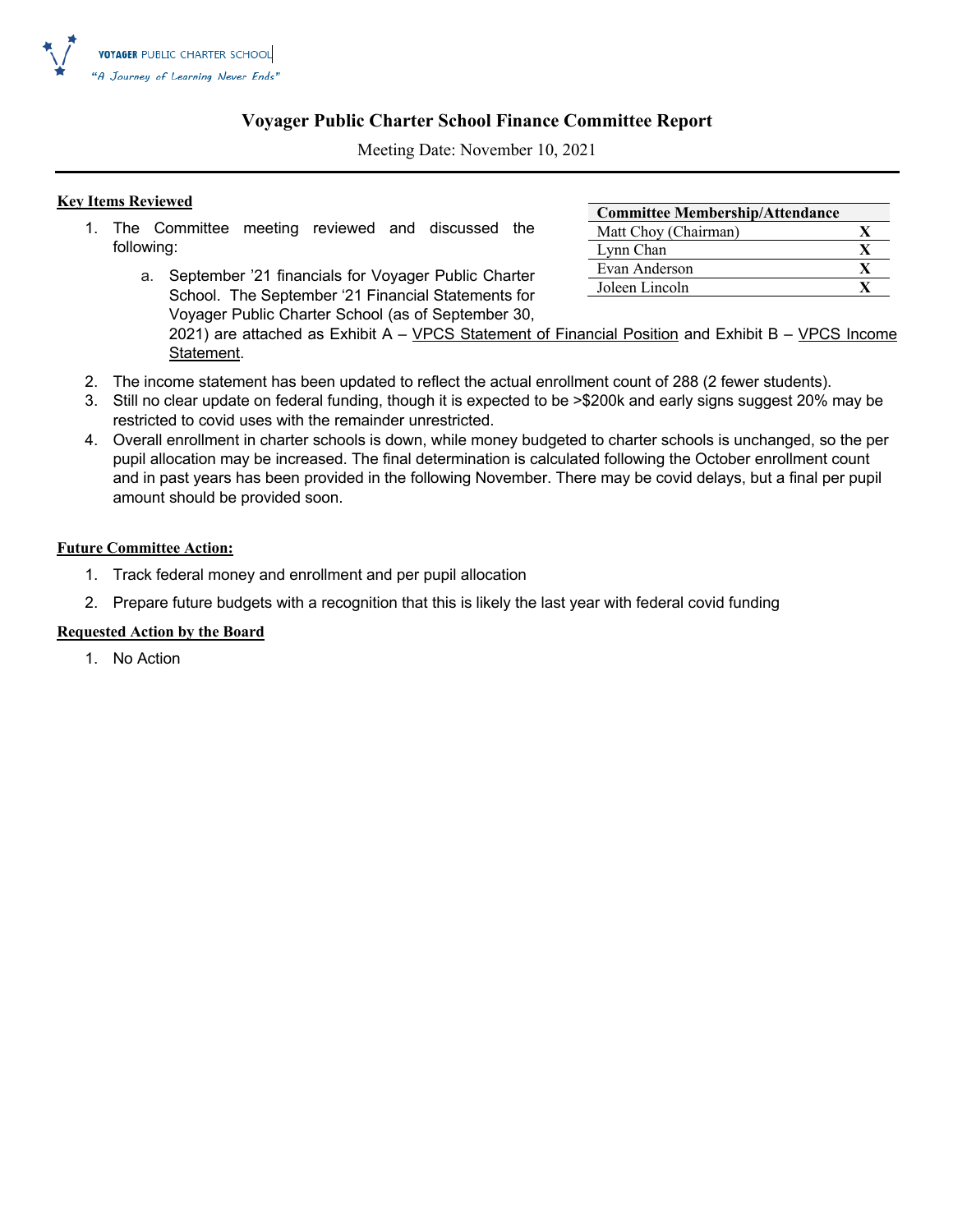## **Voyager - A Public Charter School Statement of Financial Position-Yearly Comparison**

|                                       | Sep 30, 21   | Sep 30, 20   |
|---------------------------------------|--------------|--------------|
| <b>ASSETS</b>                         |              |              |
| <b>Current Assets</b>                 |              |              |
| <b>Checking/Savings</b>               |              |              |
| 1065 · First Hawaiian Bnk Savings     | 1,804,097.58 | 1,596,549.04 |
| 1066 · First Hawaiian Bank - checking | 25,000.11    | 45,507.17    |
| 1067 · Cash - Restricted              | 2,000.00     | 2,000.00     |
| 1080 · Petty Cash on Hand             | 30.00        | 30.00        |
| <b>Total Checking/Savings</b>         | 1,831,127.69 | 1,644,086.21 |
| <b>Accounts Receivable</b>            |              |              |
| 1200 Accounts Receivable              | 6,708.72     | 156.60       |
| <b>Total Accounts Receivable</b>      | 6.708.72     | 156.60       |
| <b>Other Current Assets</b>           |              |              |
| 1202 Student Meals Receivable         | 2,054.29     | 2,108.49     |
| 1204 Receivable from DOE-'ER FICA Tax | 35,007.30    | 34,294.11    |
| 1205 · Miscellaneous Receivables      | 450.41       | $-14.08$     |
| <b>Total Other Current Assets</b>     | 37,512.00    | 36,388.52    |
| <b>Total Current Assets</b>           | 1,875,348.41 | 1,680,631.33 |
| <b>Fixed Assets</b>                   |              |              |
| 1601 · Furniture and Equipment        | 120,957.17   | 134,422.48   |
| 1605 · Leasehold Improvement          | 41,230.42    | 63,693.42    |
| <b>Total Fixed Assets</b>             | 162,187.59   | 198,115.90   |
| <b>Other Assets</b>                   |              |              |
| 1400 Deposits                         |              |              |
| <b>HECO/Other Deposit</b>             | 745.00       | 745.00       |
| <b>Lease Deposit</b>                  | 24,712.03    | 24,712.03    |
| <b>Payroll Deposit - PCSC</b>         | 375.06       | 375.06       |
| Total 1400 Deposits                   | 25,832.09    | 25,832.09    |
| <b>Total Other Assets</b>             | 25,832.09    | 25,832.09    |
| TOTAL ASSETS                          | 2,063,368.09 | 1,904,579.32 |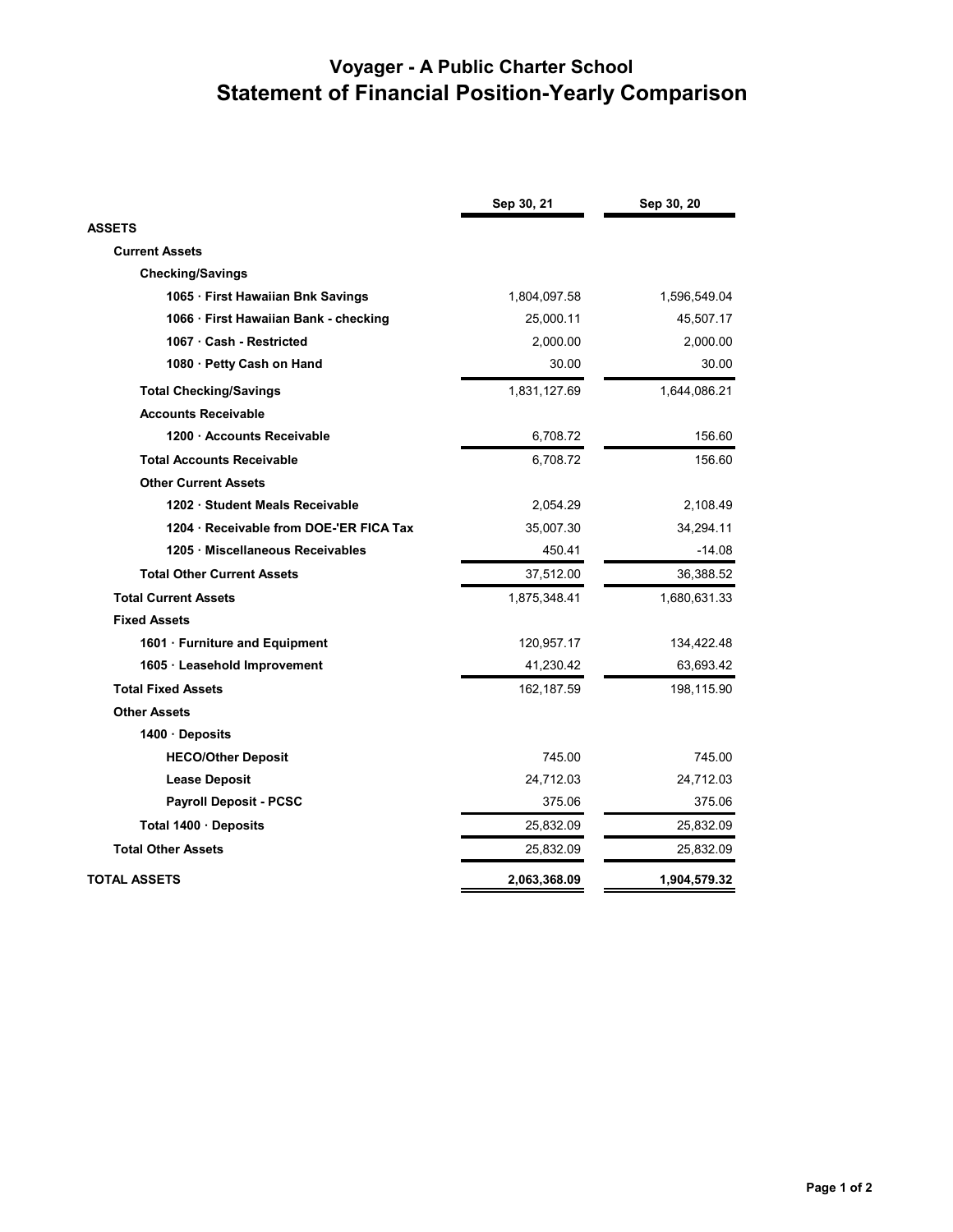## **Voyager - A Public Charter School Statement of Financial Position-Yearly Comparison**

|                                        | Sep 30, 21   | Sep 30, 20   |
|----------------------------------------|--------------|--------------|
| <b>LIABILITIES &amp; EQUITY</b>        |              |              |
| <b>Liabilities</b>                     |              |              |
| <b>Current Liabilities</b>             |              |              |
| <b>Accounts Payable</b>                | 26,777.90    | 22,543.91    |
| <b>Other Current Liabilities</b>       |              |              |
| 2010 · Grants Payable                  | 9,566.43     | 9,566.43     |
| 2100 · Payroll Liabilities             | 98.325.22    | 88,307.79    |
| 2300 Accrued Vacation                  | 77,514.78    | 73,838.34    |
| 2400 Deferred Revenue                  | 31.404.27    | 30,797.77    |
| 2401 Deferred State & FED Allocation   | 778,590.09   | 731,392.99   |
| <b>Total Other Current Liabilities</b> | 995,400.79   | 933,903.32   |
| <b>Total Current Liabilities</b>       | 1,022,178.69 | 956,447.23   |
| <b>Long Term Liabilities</b>           |              |              |
| 2500 Deferred Rent                     | 13,200.00    | 32,400.00    |
| <b>Total Long Term Liabilities</b>     | 13,200.00    | 32,400.00    |
| <b>Total Liabilities</b>               | 1,035,378.69 | 988,847.23   |
| <b>Equity</b>                          |              |              |
| 1110 · Retained Earnings               | 997,127.94   | 945,538.90   |
| 3000 Opening Bal Equity                | 46,625.28    | 46,625.28    |
| <b>Net Income</b>                      | $-15,763.82$ | $-76,432.09$ |
| <b>Total Equity</b>                    | 1,027,989.40 | 915,732.09   |
| <b>TOTAL LIABILITIES &amp; EQUITY</b>  | 2,063,368.09 | 1,904,579.32 |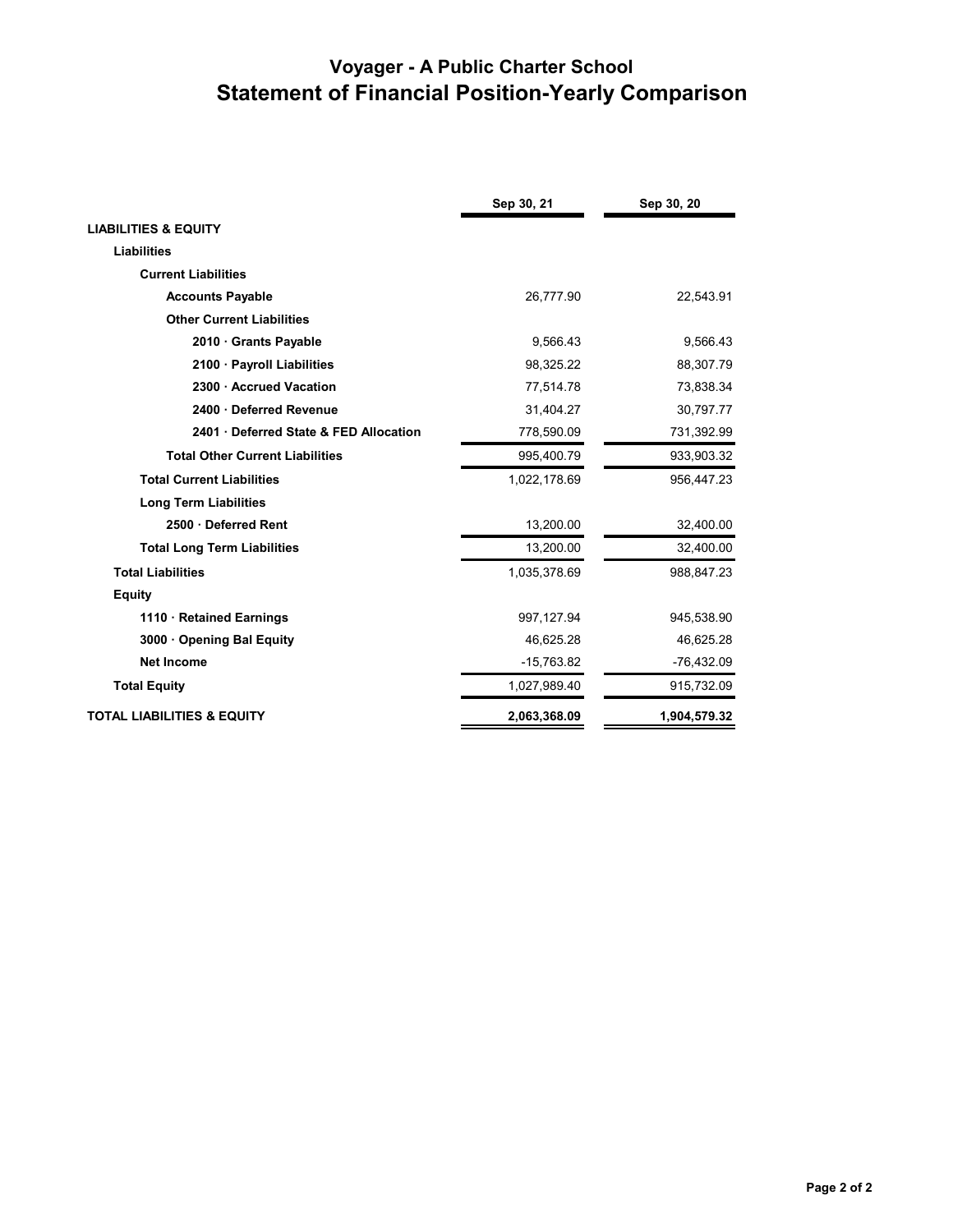# Voyager - A Public Charter School<br>Monthly & YTD Stmt. of Income & Expense Budget-to-Actual<br>For the Period Ended September 30, 2021  **Monthly & YTD Stmt. of Income & Expense Budget-to-Actual For the Period Ended September 30, 2021 Voyager - A Public Charter School**

|                                           | Sep <sub>21</sub> | <b>Budget</b> | \$ Over Budget              | Jul - Sep 21 | <b>YTD Budget</b> | \$ Over Budget | <b>Annual Budget</b> |
|-------------------------------------------|-------------------|---------------|-----------------------------|--------------|-------------------|----------------|----------------------|
| Ordinary Income/Expense                   |                   |               |                             |              |                   |                |                      |
| Income                                    |                   |               |                             |              |                   |                |                      |
| 4100 - State Allocations                  |                   |               |                             |              |                   |                |                      |
| 4110 · Base Per Pupil Allocation          | 179,993.66        | 178,761.00    |                             | 532,584.00   | 536,281.00        | -3,697.00      | 2,145,130.00         |
| Total 4100 · State Allocations            | 179,993.66        | 178,761.00    | $\frac{1,232.66}{1,232.66}$ | 532,584.00   | 536,281.00        | -3,697.00      | 2,145,130.00         |
| 4160 · SPED Per Pupil Allocations         |                   | 1,178.00      | $-1,178.6$<br>8             |              | 3,528.00          | $-3,528.00$    | 14,130.00            |
| 4200 · Federal Allocations                |                   |               |                             |              |                   |                |                      |
| 4132 · Title II                           |                   | 833.00        | -833.00                     |              | 2,496.00          | $-2,496.00$    | 10,000.00            |
| 4210 · Federal Impact Aid (FIA)           | 5,240.35          | 5,250.00      | -9.65                       | 15,721.05    | 15,750.00         | -28.95         | 63,000.00            |
| 4226 · CARES ESSER II Funds               | 22,813.85         | 15,283.00     |                             | 121,467.90   | 45,853.00         | 75,614.90      | 183,400.00           |
| Total 4200 · Federal Allocations          | 28,054.20         | 21,366.00     | 7,530.85<br>6,688.20        | 137, 188.95  | 64,099.00         | 73,089.95      | 256,400.00           |
| 4400 - Contributions                      |                   |               |                             |              |                   |                |                      |
| 4407 · Other Contributions                |                   | 100.00        | -100.00                     |              | 300.00            | -300.00        | 1,200.00             |
| 4440 · Grants - Restricted                |                   | 00'499        | -667.00                     | 2,494.69     | 1,997.00          | 497.69         | 8,000.00             |
| 4470 · Fundraising - Other                |                   | 17.00         | -17.00                      |              | 47.00             | $-47.00$       | 200.00               |
| 4480 · Family Donation/Pledge             |                   | 25.00         | -25.<br>S                   | 07.40        | 75.00             | $-12.60$       | 300.00               |
| 4481 · Restricted Family Donation         |                   | 30.00         |                             |              | 80.00             | -80.00         | 350.00               |
| Total 4400 · Contributions                |                   | 839.00        | -30.00                      | 2,557.09     | 2,499.00          | <b>58.09</b>   | 10,050.00            |
| 4500 · Lunch/Breakfast Money Income       |                   |               |                             |              |                   |                |                      |
| 4510 · Student Lunch/Brkft Collections    | 3,912.55          | 3,333.00      | 1629<br>9g                  | 7,520.45     | 10,003.00         | -2,482.55      | 40,000.00            |
| 4520 · NSLP Reimbursement                 | 3,407.27          | 3,090.00      | 317.27<br>896.82            | 6,708.72     | 9,270.00          | 2,561.28       | 37,080.00            |
| Total 4500 · Lunch/Breakfast Money Income | 7,319.82          | 6,423.00      |                             | 14,229.17    | 19,273.00         | $-5,043.83$    | 77,080.00            |
| 4600 · Other School Income                |                   |               |                             |              |                   |                |                      |
| 4605 · Parent Ohana Subsidy               | 2,200.00          | 233.00        | 1,967.00                    | 2,200.00     | 703.00            | 1,497.00       | 2,800.00             |
| 4625 · Field Trip Income                  |                   | 417.00        | $-417.00$                   |              | 1,247.00          | $-1,247.00$    | 5,000.00             |
| 4630 · Parent Collected Income            |                   |               |                             |              |                   |                |                      |
| 4634 · Student Miscellaneous Fees         | 645.00            | 375.00        |                             | 4,955.00     | 1,125.00          | 3,830.00       | 4,500.00             |
| Total 4630 · Parent Collected Income      | 645.00            | 375.00        | 270.00                      | 4,955.00     | 1,125.00          | 3,830.00       | 4,500.00             |
| 4645 · A+ Inter-Sessions Rental Fee       |                   | 250.00        | -250.00                     |              | 750.00            | -750.00        | 3,000.00             |
| Total 4600 · Other School Income          | 2,845.00          | 1,275.00      |                             | 7,155.00     | 3,825.00          | 3,330.00       | 15,300.00            |

Page 1 of 5  **Page 1 of 5**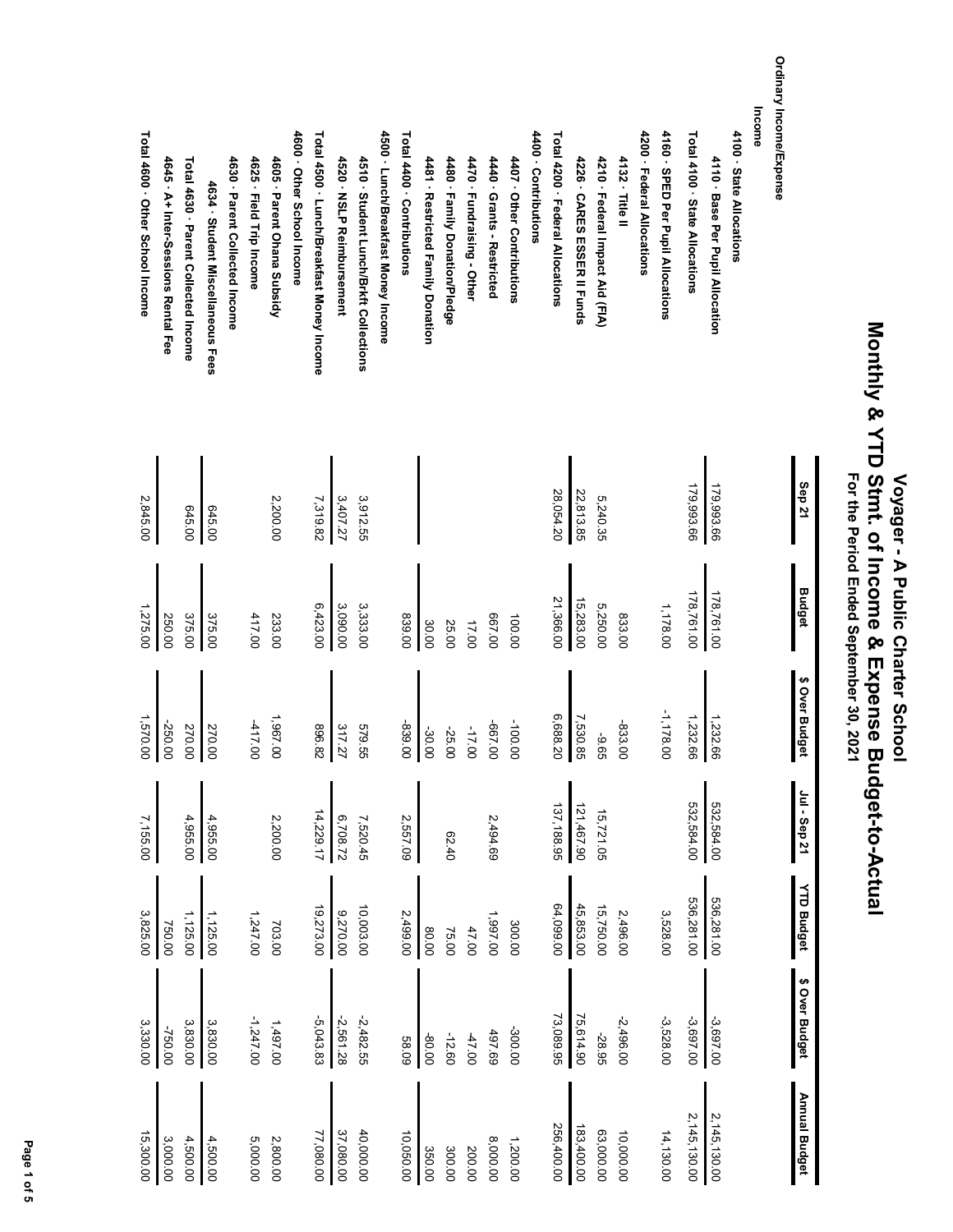| Tor the Period Maded September 30, 2021 | Monthly & YTD Strat. of Income & Expense Budget-to-Actual | Voyager - A Public Charter School |
|-----------------------------------------|-----------------------------------------------------------|-----------------------------------|
|                                         |                                                           |                                   |

|                                                | Sep 21     | <b>Budget</b> | \$ Over Budget | $\epsilon$<br>$1 -$ Sep 21 | <b>YTD Budget</b> | \$ Over Budget | <b>Annual Budget</b> |
|------------------------------------------------|------------|---------------|----------------|----------------------------|-------------------|----------------|----------------------|
| 4700 · Other Income                            |            |               |                |                            |                   |                |                      |
| 4701 · Miscellaneous Income                    | 00.9       | 25.00         | -19.00         | 354.00                     | 75.00             | 279.00         | 300.00               |
| 4710 · Interest Income                         | 71.91      | 00.09         | 11.91          | 230.11                     | 180.00            | 50.11          | 720.00               |
| Total 4700 · Other Income                      | 77.91      | 85.00         | -7.09          | 584.11                     | 255.00            | 329.11         | 1,020.00             |
| <b>Total Income</b>                            | 218,290.59 | 209,927.00    | 8,363.59       | 694,298.32                 | 629,760.00        | 64,538.32      | 2,519,110.00         |
| Expense                                        |            |               |                |                            |                   |                |                      |
| 6000 · Personnel & Payroll Expense             |            |               |                |                            |                   |                |                      |
| 6010 - Admin. Personnel                        | 23,389.39  | 28,250.00     | $-4,860.61$    | 69,349.16                  | 84,750.00         | $-15,400.84$   | 339,000.00           |
| 6010.03 · Admin. Benefit-Accrue Vacation       | 342.00     | 342.00        |                | 1,026.00                   | 1,022.00          | 4.00           | 4,100.00             |
| 6015.00 · Recess Supervisors                   | 2,248.32   | 2,500.00      | -251.68        | 4,634.45                   | 7,500.00          | -2,865.55      | 30,000.00            |
| 6015.10 · Recess Supervisor - Temp-Agency      | 842.32     |               |                | 842.32                     |                   |                |                      |
| 6020 - Instructional                           |            |               |                |                            |                   |                |                      |
| 6021 · Classroom Teachers                      |            |               |                |                            |                   |                |                      |
| 6021.04 · HSTA Probationary Incentive Pmt      | 5,000.00   |               | 5,000.00       | 5,000.00                   |                   | 5,000.00       |                      |
| 6021 · Classroom Teachers - Other              | 72,878.02  | 74,483.00     | $-1,604.98$    | 218,248.73                 | 223,453.00        | -5,204.27      | 893,800.00           |
| Total 6021 · Classroom Teachers                | 77,878.02  | 74,483.00     | 3,395.02       | 223,248.73                 | 223,453.00        | -204.27        | 00'008'868           |
| 6023 · Specials Teachers                       | 17,255.80  | 18,892.00     | $-1,636.20$    | 38,355.06                  | 56,680.00         | $-18, 324.94$  | 226,708.00           |
| 6025 · Substitute Teachers                     | 6,517.51   | 4,084.00      | 2,433.51       | 13,612.00                  | 12,244.00         | 1,368.00       | 49,000.00            |
| 6030 · Educational Asst                        | 1,275.86   | 1,503.00      | -227.14        | 2,551.72                   | 4,507.00          | -1,955.28      | 18,034.00            |
| Total 6020 · Instructional                     | 102,927.19 | 98,962.00     | 3,965.19       | 277,767.51                 | 296,884.00        | $-19, 116.49$  | 1,187,542.00         |
| 6028 · Resource Teachers                       | 18,062.40  | 18,063.00     | 09'0-          | 50,533.56                  | 54,183.00         | $-3,649.44$    | 216,750.00           |
| 6035 · Teacher Differential Pay - add          |            |               |                |                            |                   |                |                      |
| 6035.04 · Classroom Pack and Set-Up            |            | 250.00        | -250.00        | 3,916.81                   | 750.00            | 3,166.81       | 3,000.00             |
| 6035 · Teacher Differential Pay - add' - Other |            | 792.00        | -792.00        |                            | 2,372.00          | -2,372.00      | 0.500.00             |
| Total 6035 · Teacher Differential Pay - add'   |            | 1,042.00      | $-1,042.00$    | 3,916.81                   | 3,122.00          | 794.81         | 12,500.00            |
| 6036 · School Counselor                        | 4,979.00   | 5,000.00      | -21.00         | 14,937.00                  | 15,000.00         | -63.00         | 00.000,00            |
| 6070 · Landscaping/Groundskeeping 'EE'         | 919.80     | 017.00        | 2.80           | 2,497.05                   | 2,747.00          | -249.95        | 11,000.00            |
| 6072 · Maintenance/Janitorial 'EE              |            |               |                | 235.00                     |                   | 235.00         |                      |
| Total 6000 · Personnel & Payroll Expense       | 153,710.42 | 155,076.00    | -1,365.58      | 425,738.86                 | 465,208.00        | $-39,469.14$   | 1,860,892.00         |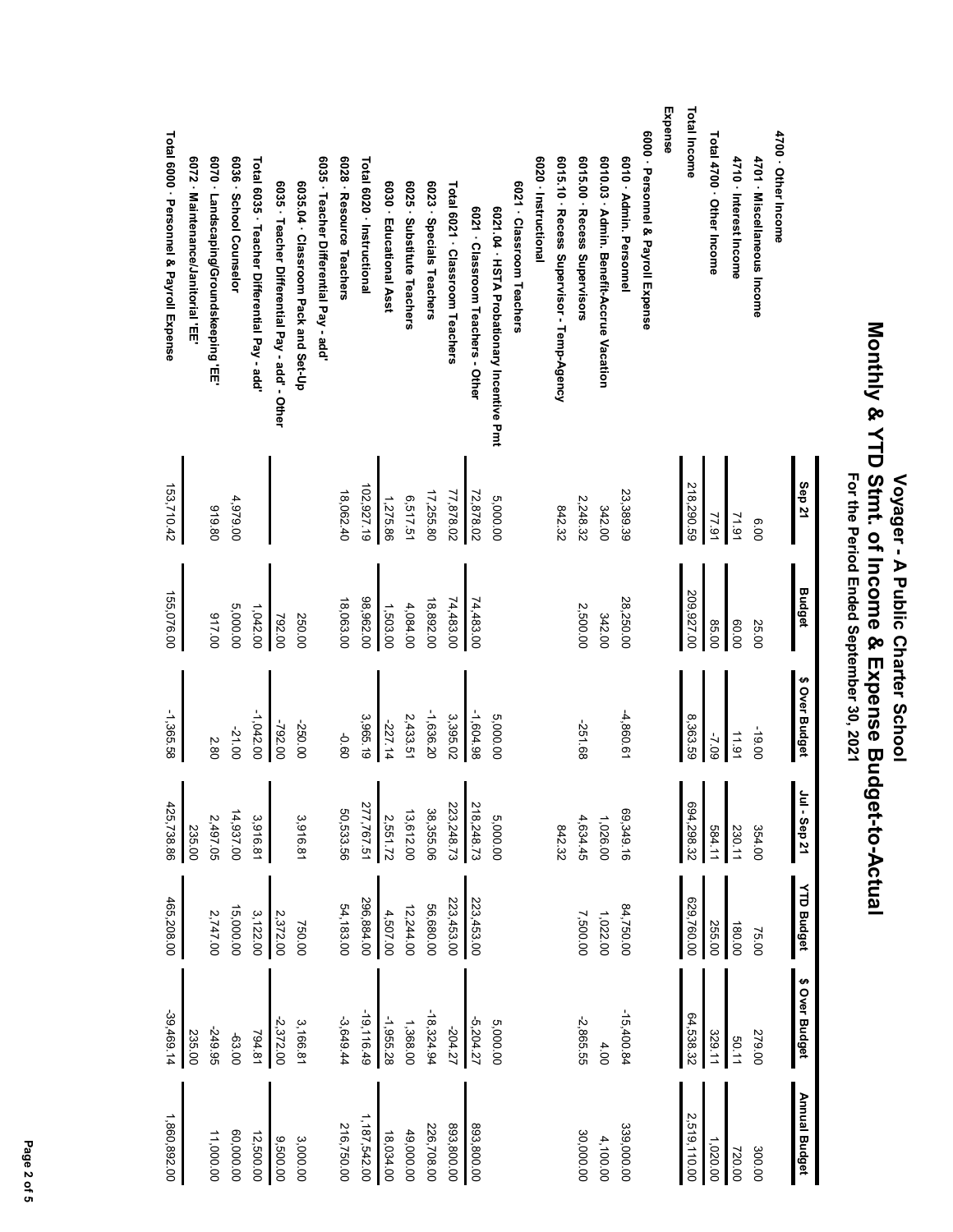# Voyager - A Public Charter School<br>Monthly & YTD Stmt. of Income & Expense Budget-to-Actual<br>For the Period Ended September 30, 2021  **Monthly & YTD Stmt. of Income & Expense Budget-to-Actual For the Period Ended September 30, 2021 Voyager - A Public Charter School**

|                                         | Sep 21   | <b>Budget</b> | \$ Over Budget | Jul -<br>Step 21 | <b>YTD Budget</b> | \$ Over Budget | <b>Annual Budget</b> |
|-----------------------------------------|----------|---------------|----------------|------------------|-------------------|----------------|----------------------|
| 6200 - Academic Expenses                |          |               |                |                  |                   |                |                      |
| 6205 · Books/Curriculum                 |          |               |                |                  |                   |                |                      |
| 6205.01 · Books/Curriculum - Classroom  | 193.47   | 417.00        | 576.47         | 1,427.25         | 1,247.00          | 180.25         | 5,000.00             |
| 6205.03 · Book/Curriculum-School-wide   | 1,551.83 | 442.00        | 1,109.83       | 3,103.66         | 1,322.00          | 1,781.66       | 5,300.00             |
| Total 6205 · Books/Curriculum           | 2,545.30 | 00'628        | 1,686.30       | 4,530.91         | 2,569.00          | 1,961.91       | 10,300.00            |
| 6211 · Classroom Equipment/Computer     |          | 12,540.00     | $-12,540.00$   | 94,851.57        | 37,610.00         | 57,241.57      | 150,400.00           |
| 6213 · School Furnishings               |          | 84.00         | $-84.00$       |                  | 244.00            | -244.00        | 1,000.00             |
| 6215 · Academic Supplies-classrm        | 215.91   | 458.00        | -242.09        | 791.80           | 1,378.00          | -586.20        | 5,500.00             |
| 6215.10 Acad Supp-Other                 |          | 84.00         | $-84.00$       |                  | 244.00            | -244.00        | 1,000.00             |
| 6215.11 - Acad Supp- Grant (Restricted) |          | 00'199        | 00'199-        | 2,492.96         | 1,997.00          | 495.96         | 8,000.00             |
| 6216 · Testing Materials                |          | 17.00         | -17.00         |                  | 47.00             | $-47.00$       | 200.00               |
| 6225 Computer & Software                |          |               |                | 41.87            |                   | 41.87          |                      |
| 6235 · School (Student) Events          |          | 167.00        | $-167.00$      |                  | 497.00            | 00'264         | 2,000.00             |
| Total 6200 · Academic Expenses          | 2,761.21 | 14,876.00     | $-12, 114.79$  | 102,709.11       | 44,586.00         | 58,123.11      | 178,400.00           |
| 6250 · Other School Expenses            |          |               |                |                  |                   |                |                      |
| 6251 - Parent Ohana Subsidy Expenses    |          | 234.00        | $-234.00$      | 230.40           | 00'769            | 463.60         | 2,800.00             |
| 6253 · Field Trips                      |          | 417.00        | $-417.00$      |                  | 1,247.00          | -1,247.00      | 5,000.00             |
| 625.1 · Parent-Paid Miscellaneous Fees  |          | 375.00        | -375.00        | 1,469.82         | 1,125.00          | 344.82         | 4,500.00             |
| 6255.5 · School Safety Supplies         |          | 459.00        | -459.00        | 5,497.38         | 1,369.00          | 4,128.38       | 5,500.00             |
| Total 6250 · Other School Expenses      |          | 1,485.00      | $-1,485.00$    | 7,197.60         | 4,435.00          | 2,762.60       | 17,800.00            |
| 6300 Meals Service                      |          |               |                |                  |                   |                |                      |
| 6302 · School Lunches                   | 8,475.12 | 7,500.00      | 975.12         | 17,056.37        | 22,500.00         | $-5,443.63$    | 00.000.00            |
| Total 6300 · Meals Service              | 8,475.12 | 7,500.00      | 975.12         | 17,056.37        | 22,500.00         | $-5,443.63$    | 00.000,00            |
| 6400 · Operating Expenses               |          |               |                |                  |                   |                |                      |
| 6420 · Equipment Rental & Leasing       | 1,136.41 | 00'116        | 219.41         | 2,552.79         | 2,747.00          | $-194.21$      | 11,000.00            |
| 6430 - Operating Supplies               |          |               |                |                  |                   |                |                      |
| 6431 · Janitorial Supplies              | 244.54   | 750.00        | -505.46        | 480.13           | 2,250.00          | -769.87        | 0.000.00             |
| 6433 · Postage                          | 143.16   | 83.00         | 60.16          | 152.16           | 253.00            | -100.84        | 1,000.00             |
| 6434 · Office Supplies & Expenses       | 794.48   | 00'199        | 127.48         | 1,935.88         | 1,997.00          | $-61.12$       | 8,000.00             |
| 6436 · Office Equipment & Maint.        | 399.30   | 250.00        | 149.30         | 1,142.99         | 750.00            | 392.99         | 3,000.00             |
| Total 6430 · Operating Supplies         | 1,581.48 | 1,750.00      | -168.52        | 4,711.16         | 5,250.00          | -538.84        | 21,000.00            |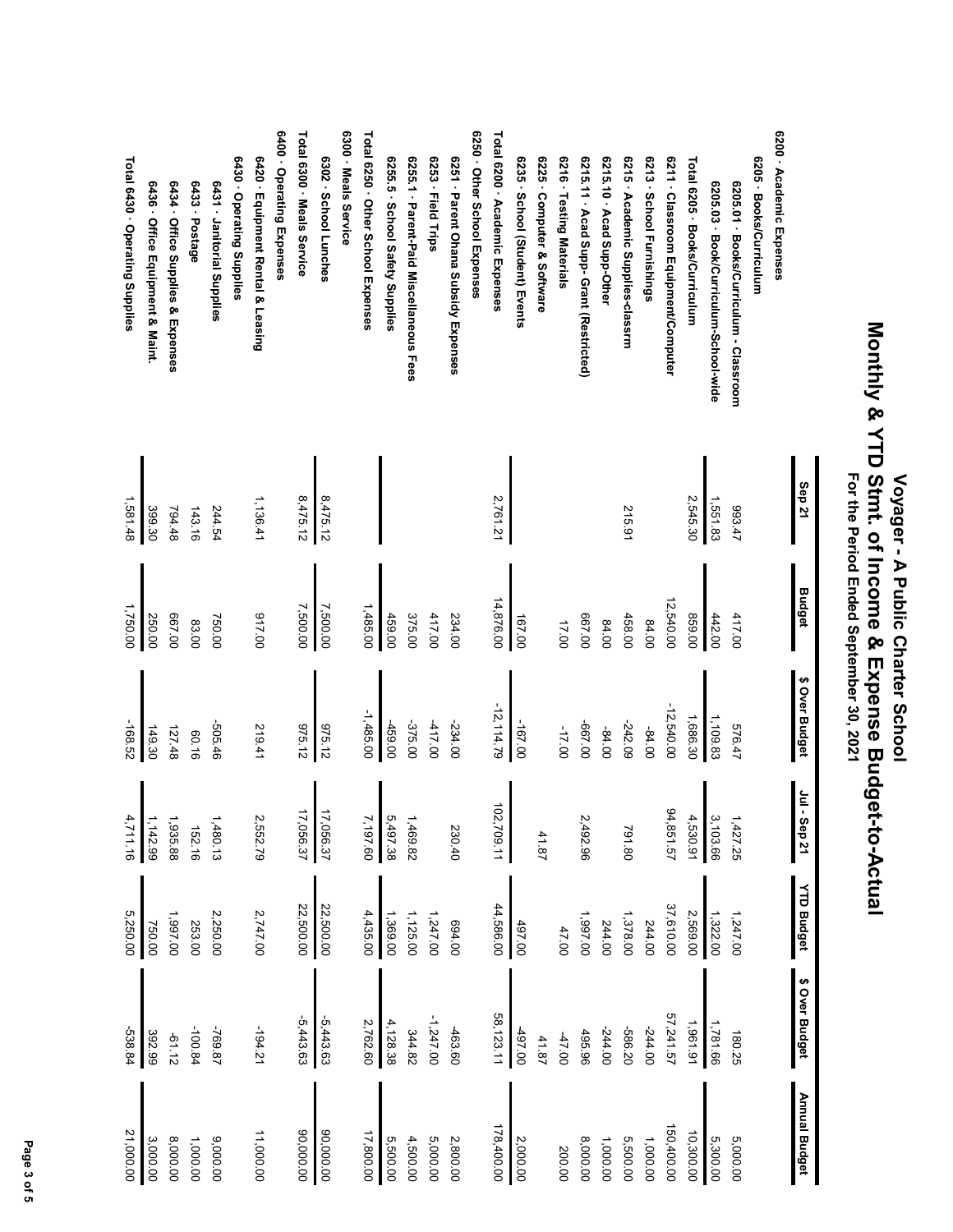|                                             | Sep 21    | <b>Budget</b> | \$ Over Budget | Jul - Sep 21                            | <b>YTD Budget</b> | \$ Over Budget | Annual Budget |
|---------------------------------------------|-----------|---------------|----------------|-----------------------------------------|-------------------|----------------|---------------|
| 6440 · Staff Development & Stipends         |           |               |                |                                         |                   |                |               |
| 6441.05 · Staff Development - Title IIa     |           | 034.00        | -834.00        |                                         | 2,494.00          | $-2,494.00$    | 10,000.00     |
| 6443 · Staff Development - General          | 1,256.55  |               | 1,256.55       | مي<br>,033.05                           |                   | 3,033.05       |               |
| 6444 · PD materials                         | 731.50    | 42.00         | 09.50          | 731.50                                  | 122.00            | 03.50          | 500.00        |
| Total 6440 · Staff Development & Stipends   | 1,988.05  | 876.00        | 1,112.05       | مي<br>,764.55                           | 2,616.00          | 1,148.55       | 10,500.00     |
| 6450 - Printing                             |           | 25.00         | $-25.00$       |                                         | 75.00             | -75.00         | 300.00        |
| 6470 · Misc. Other Operation Expenses       |           |               |                |                                         |                   |                |               |
| 6471 · Bank or Other Service Charges        | 442.33    | 200.00        | 242.33         | 10.568                                  | 00'009            | 295.01         | 2,400.00      |
| 6473 · Dues and Subscriptions               | 249.00    | 375.00        | -126.00        | يب<br>676.05                            | 1,125.00          | 2,551.05       | 4,500.00      |
| Total 6470 · Misc. Other Operation Expenses | 691.33    | 575.00        | 116.33         | 4,571.06                                | 1,725.00          | 2,846.06       | 6,900.00      |
| Total 6400 · Operating Expenses             | 5,397.27  | 4,143.00      | 1,254.27       | ίő,<br>99.59                            | 12,413.00         | 3,186.56       | 49,700.00     |
| 6600 · Facilities                           |           |               |                |                                         |                   |                |               |
| 6610 · Rent/Lease Expenses                  |           |               |                |                                         |                   |                |               |
| 6611.07 · Rent - Lutheran                   | 00'759    | 00'699        | $-45.00$       | N,<br>,095.12                           | 1,709.00          | 386.12         | 6,830.00      |
| 6611.08 · Rent - Wilder Ave                 | 23,664.91 | 23,665.00     | -0.09          | ζÓ,<br>894.73                           | 70,995.00         | -0.27          | 283,980.00    |
| 6611.09 · Real Property Tax -Wilder Ave     |           | 25.00         | $-25.00$       | 150.00                                  | 75.00             | 75.00          | 300.00        |
| 6611.10 · Rent- Offsite Storage Fee         |           | 88.00         | -88.00         |                                         | 258.00            | -258.00        | 1,050.00      |
| 6612.08 · Parking Expense - Off Campus      | 1,225.13  | 1,034.00      | 191.13         | Σ,<br>450.26                            | 3,094.00          | -643.74        | 12,400.00     |
| Total 6610 · Rent/Lease Expenses            | 25,414.04 | 25,381.00     | 33.04          | 75<br>690.11                            | 76,131.00         | 440.89         | 304,560.00    |
| 6626 Deferred Rent                          | -1,600.00 | -1,600.00     |                | $-4,800.00$                             | $-4,800.00$       |                | $-19,200.00$  |
| 6630 · Facilities - Repair & Maint.         |           |               |                |                                         |                   |                |               |
| 6631 · Building & Equipment - R & M         | 1,242.46  | 2,126.00      | -883.54        | ٯ<br>828.76                             | 6,366.00          | 3,462.76       | 25,500.00     |
| 6634 · Elevator Repair & Maint              |           | 542.00        | -542.00        | 834.32                                  | 1,622.00          | 88.788         | 6,500.00      |
| 6638 · Security/Camera Equip leasing        | 724.61    | 1,125.00      | -400.39        | 1,784.30                                | 3,375.00          | -1,590.70      | 13,500.00     |
| 6646 · Trash                                | 554.97    | 00.008        | $-45.03$       | 1,779.57                                | 1,800.00          | $-20.43$       | 7,200.00      |
| Total 6630 · Facilities - Repair & Maint.   | 2,522.04  | 4,393.00      | -1,870.96      | 14,326.95                               | 13,163.00         | 1,163.95       | 52,700.00     |
| 6640 · Utilities                            |           |               |                |                                         |                   |                |               |
| 6641 - Electricity                          | 4,561.05  | 3,667.00      | 894.05         | 11,104.28                               | 10,997.00         | 107.28         | 44,000.00     |
| 6642 · Water                                | 1,501.49  | 1,417.00      | 84.49          | 4.<br>,172.58                           | 4,247.00          | $-74.42$       | 17,000.00     |
| 6643 · Telephone                            | 382.70    | 383.00        | -0.30          | $\overline{\phantom{0}}$<br>,142.78     | 1,153.00          | $-10.22$       | 4,600.00      |
| 6644 · Internet                             | 794.99    | 575.00        | 219.99         | $\div$<br>16'706                        | 1,725.00          | 179.97         | 6,900.00      |
| Total 6640 - Utilities                      | 7,240.23  | 6,042.00      | 1,198.23       | $\overleftrightarrow{\infty}$<br>324.61 | 18,122.00         | 202.61         | 72,500.00     |
| Total 6600 - Facilities                     | 33,576.31 | 34,216.00     | -639.69        | 103,541.67                              | 102,616.00        | 925.67         | 410,560.00    |

 **Voyager - A Public Charter School Monthly & YTD Stmt. of Income & Expense Budget-to-Actual For the Period Ended September 30, 2021**

Voyager - A Public Charter School<br>Monthly & YTD Stmt. of Income & Expense Budget-to-Actual<br>For the Period Ended September 30, 2021

## Page 4 of 5  **Page 4 of 5**